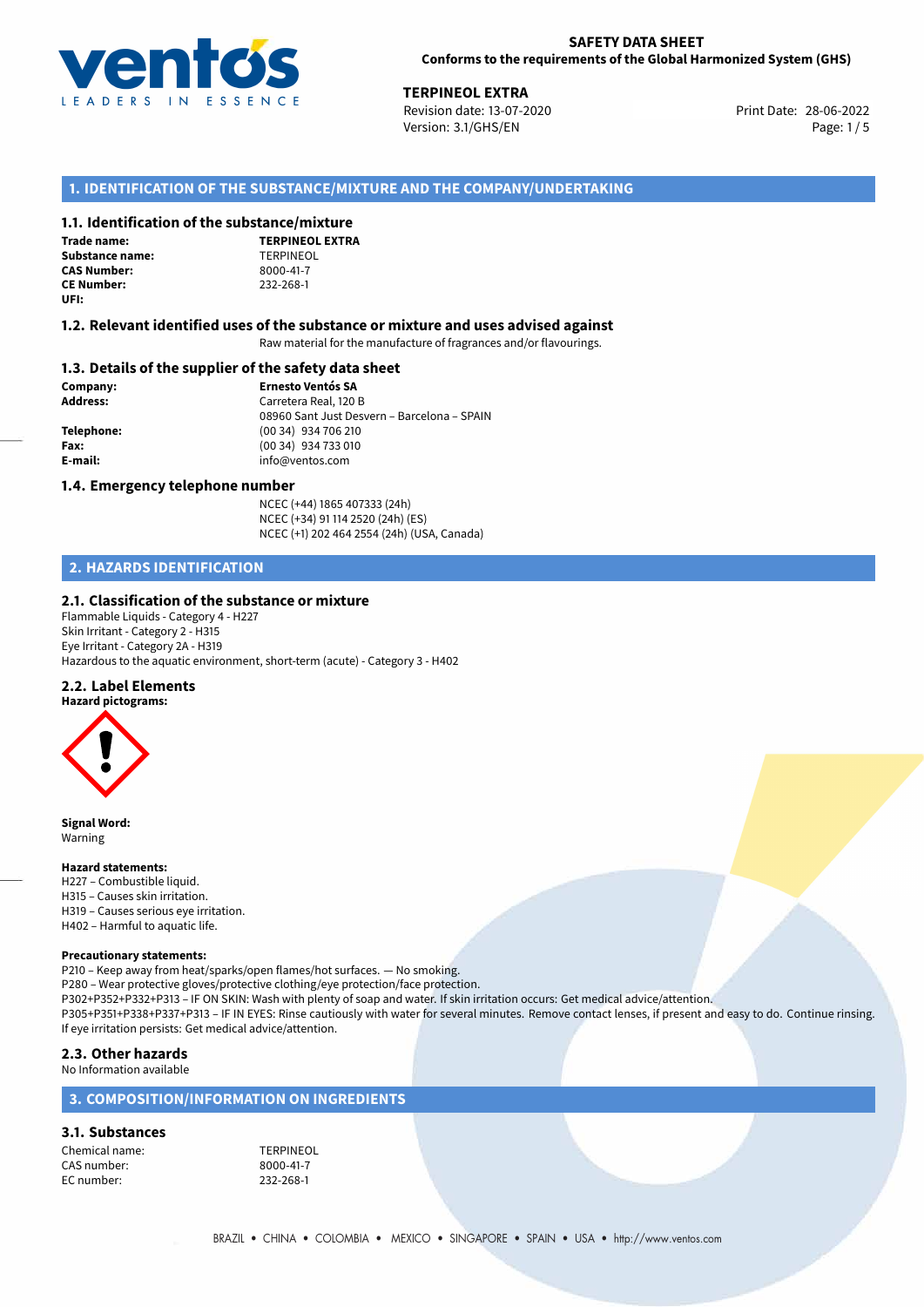

## **SAFETY DATA SHEET Conforms to the requirements of the Global Harmonized System (GHS)**

28-06-2022 **TERPINEOL EXTRA** Revision date: 13-07-2020 Print Date: Version: 3.1/GHS/EN Page: 2 / 5

## **Hazardous constituents:**

| <b>Chemical Name</b> | % (w/w)   | CAS No<br><b>EC No</b> | <b>Classification according to GHS</b>                                                                                                                                                                                                       |
|----------------------|-----------|------------------------|----------------------------------------------------------------------------------------------------------------------------------------------------------------------------------------------------------------------------------------------|
| TERPINEOL            | $\geq$ 50 | 8000-41-7<br>232-268-1 | Flammable Liquids - Category 4 - H227<br>Acute Toxicity - Category 5 (oral) - H303<br>Skin Irritant - Category 2 - H315<br>Eye Irritant - Category 2A - H319<br>Hazardous to the aquatic environment, short-term (acute) - Category 3 - H402 |

[See the full text of the hazard statements in section 16.](#page-4-0)

## **3.2. Mixtures**

Not applicable.

# **4. FIRST-AID MEASURES**

## **4.1. Description of necessary first aid measures**

| Ingestion:    | Rinse mouth with water.                                                                                               |  |  |
|---------------|-----------------------------------------------------------------------------------------------------------------------|--|--|
|               | Obtain medical advice.                                                                                                |  |  |
|               | Keep at rest. Do not induce vomiting.                                                                                 |  |  |
| Eye contact:  | In case of contact with eyes, rinse immediately with plenty of water for at least 15 minutes and seek medical advice. |  |  |
| Inhalation:   | Remove person to fresh air and keep at rest.                                                                          |  |  |
|               | Seek immediate medical advice.                                                                                        |  |  |
| Skin contact: | Take off immediately all contaminated clothing.                                                                       |  |  |
|               | Thoroughly wash affected skin with soap and water.                                                                    |  |  |
|               | Seek medical attention if symptoms persist.                                                                           |  |  |

## **4.2. Most important symptoms and effects, both acute and delayed**

No information available.

# **4.3. Indication of any immediate medical attention and special treatment needed**

No information available.

# **5. FIRE-FIGHTING MEASURES**

## **5.1. Extinguishing Media**

Water spray, carbon dioxide, dry chemical powder or appropriate foam. For safety reasons do not use full water jet.

## **5.2. Special hazards arising from the substance or mixture**

Known or Anticipated Hazardous Products of Combustion: Emits toxic fumes under fire conditions.

## **5.3. Advice for firefighters**

High temperatures can lead to high pressures inside closed containers. Avoid inhalation of vapors that are created. Use appropriate respiratory protection. Do not allow spillage of fire to be poured into drains or watercourses. Wear self-contained breathing apparatus and protective clothing.

## **6. ACCIDENTAL RELEASE MEASURES**

## **6.1. Personal precautions, protective equipment and emergency procedures**

Evacuate surronding areas. Ensure adequate ventilation. Keep unnecessary and unprotected personnel from entering. Do not breathe vapor/spray. Avoid contact with skin and eyes. Information regarding personal protective measures: see section 8.

## **6.2. Environmental precautions**

To avoid possible contamination of the environment, do not discharge into any drains, surface waters or groundwaters.

## **6.3. Methods and materials for containment and cleaning up**

Cover with an inert, inorganic, non-combustible absorbent material (e.g. dry-lime, sand, soda ash). Place in covered containers using non-sparking tools and transport outdoors. Avoid open flames or sources of ignition (e.g. pilot lights on gas hot water heater). Ventilate area and wash spill site after material pickup is complete.

## **6.4. Reference to other sections**

Information regarding exposure controls, personal protection and disposal considerations can be found in sections 8 and 13.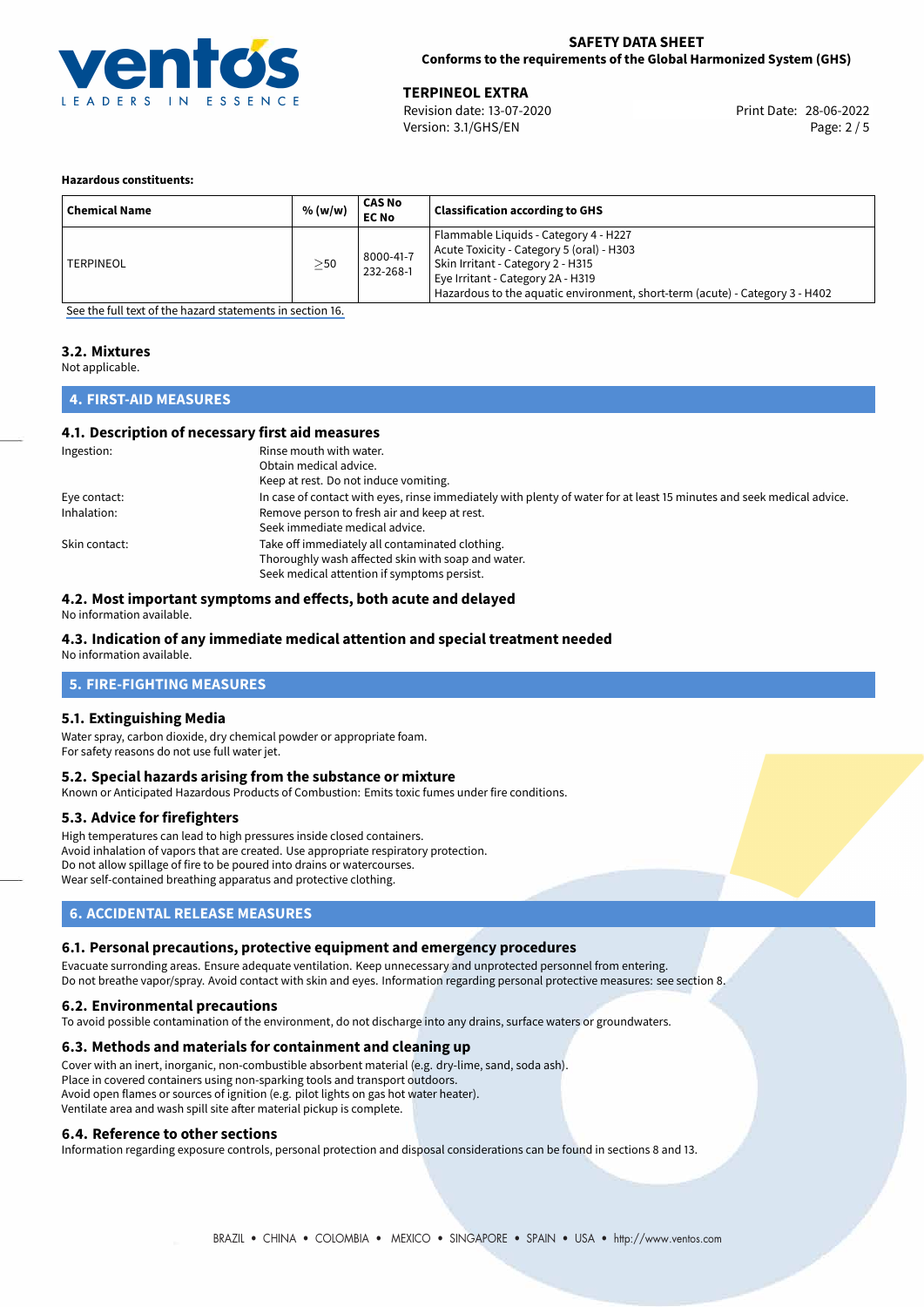

## **SAFETY DATA SHEET Conforms to the requirements of the Global Harmonized System (GHS)**

28-06-2022 **TERPINEOL EXTRA** Revision date: 13-07-2020 Print Date: Version: 3.1/GHS/EN Page: 3 / 5

# **7. HANDLING AND STORAGE**

## **7.1. Precautions for safe handling**

Do not store or handle this material near food or drinking water. Do not smoke. Avoid contact with the eyes, skin and clothing. Wear protective clothing and use glasses. Observe the rules of safety and hygiene at work. Keep in the original container or an alternative made from a compatible material.

# **7.2. Conditions for safe storage, including any incompatibilities**

Store in tightly closed and preferably full containers in a cool, dry and ventilated area, protected from light. Keep away from sources of ignition (e.g. hot surfaces, sparks, flame and static discharges). Keep away from incompatible materials (see section 10).

## **7.3. Specific end use(s)**

No information available.

**8. EXPOSURE CONTROLS AND PERSONAL PROTECTION**

# **8.1. Control parameters**

Components with occupational exposure limits: None known.

## **8.2. Exposure controls**

Measures should be taken to prevent materials from being splashed into the body. Provide adequate ventilation, according to the conditions of use. Use a mechanical exhaust if required.

## **8.3. Individual protection measures, such as personal protective equipment**

| Eye/Face protection:             | Chemical safety goggles are recommended. Wash contaminated goggles before reuse.                                                            |
|----------------------------------|---------------------------------------------------------------------------------------------------------------------------------------------|
| Hand Protection:                 | Chemical-resistant gloves are recommended. Wash contaminated gloves before reuse.                                                           |
| Body protection:                 | Personal protective equipment for the body should be selected based on the task being performed and the risks<br>involved.                  |
| Respiratory Protection:          | In case of insufficient ventilation, use suitable respiratory equipment.                                                                    |
| Environmental exposure controls: | Emissions from ventilation or process equipment should be checked to ensure they comply with environmental<br>protection legislation.       |
|                                  | In some cases, filters or engineering modifications to the process equipment will be necessary to reduce emissions to<br>acceptable levels. |
|                                  |                                                                                                                                             |

# **9. PHYSICAL AND CHEMICAL PROPERTIES**

## **9.1. Information on basic physical and chemical properties**

| Appearance:                            | Liquid                                             |
|----------------------------------------|----------------------------------------------------|
| Colour:                                | Conforms to standard                               |
| Odour:                                 | Conforms to standard                               |
| Odour theshold:                        | Not determined                                     |
| pH:                                    | Not determined                                     |
| Melting point/freezing point:          | CA.3                                               |
| Boling point/boiling range (°C):       | Not determined                                     |
| Flash point:                           | $91^{\circ}$ C                                     |
| Evaporation rate:                      | Not determined                                     |
| Flammability:                          | Not determined                                     |
| Lower flammability/Explosive limit:    | Not determined                                     |
| Upper flammability/Explosive limit:    | Not determined                                     |
| Vapour pressure:                       | 0,04 mm Hg (20 $^{\circ}$ C);1 (52,8 $^{\circ}$ C) |
| Vapour Density:                        | Not determined                                     |
| Density:                               | $0,93-0,937$ g/mL (20°C)                           |
| Relative density:                      | $0,93 - 0,937$ (20°C)                              |
| Water solubility:                      | <b>NEARLY INSOLUBLE IN WATER</b>                   |
| Solubility in other solvents:          | SOLUBLE IN ETHANOL                                 |
| Partition coefficient n-octanol/water: | Not determined                                     |
| Auto-ignition temperature:             | Not determined                                     |
| Decomposition temperature:             | Not determined                                     |
| Viscosity, dynamic:                    | Not determined                                     |
| Viscosity, kinematic:                  | Not determined                                     |
| Explosive properties:                  | Not determined                                     |
| Oxidising properties:                  | Not determined                                     |
|                                        |                                                    |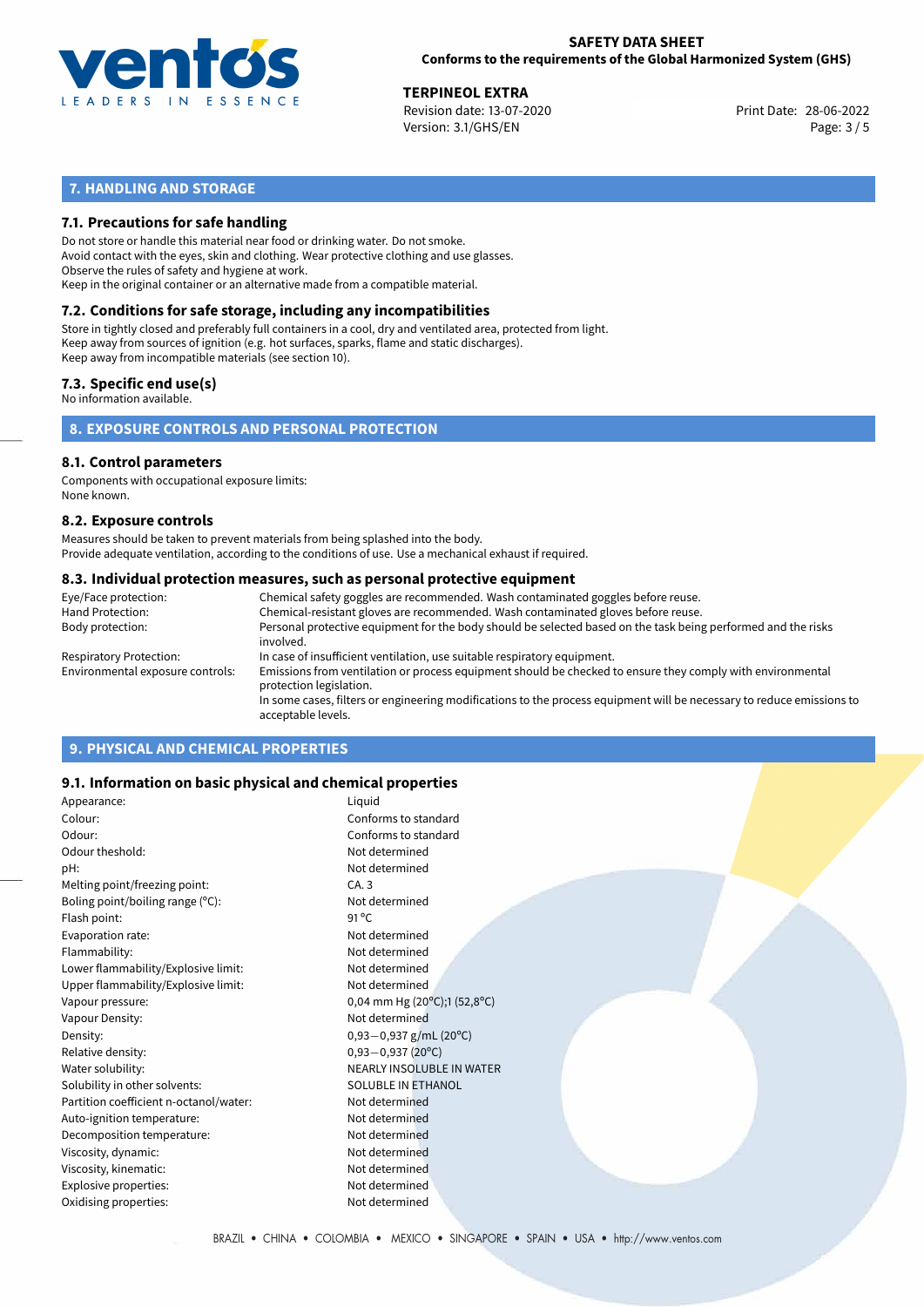

28-06-2022 **TERPINEOL EXTRA** Revision date: 13-07-2020 Print Date: Version: 3.1/GHS/EN Page: 4 / 5

# **10. STABILITY AND REACTIVITY**

## **10.1. Reactivity**

No hazardous reactions if stored and handled as prescribed/indicated.

## **10.2. Chemical stability**

The product is stable if stored and handled as prescribed/indicated.

## **10.3. Possibility of hazardous reactions**

No hazardous reactions if stored and handled as prescribed/indicated.

## **10.4. Conditions to Avoid**

Conditions to Avoid: Excessive heat, flame or other ignition sources.

## **10.5. Incompatible materials**

Avoid contact with strong acids and bases and oxidizing agents.

## **10.6. Hazardous decomposition products**

During combustion may form carbon monoxide and unidentified organic compounds.

## **11. TOXICOLOGICAL INFORMATION**

| Based on the data available, the criteria for classification are not met. |  |  |
|---------------------------------------------------------------------------|--|--|
| Causes skin irritation.                                                   |  |  |
| Causes serious eye irritation.                                            |  |  |
| Based on the data available, the criteria for classification are not met. |  |  |
| Based on the data available, the criteria for classification are not met. |  |  |
| Based on the data available, the criteria for classification are not met. |  |  |
| Based on the data available, the criteria for classification are not met. |  |  |
| Based on the data available, the criteria for classification are not met. |  |  |
| Based on the data available, the criteria for classification are not met. |  |  |
| Based on the data available, the criteria for classification are not met. |  |  |
|                                                                           |  |  |

# **12. ECOLOGICAL INFORMATION**

## **12.1. Toxicity**

**Assessment:** Harmful to aquatic life. **Experimental/calculated data:** No information available.

## **12.2. Degradability** No information available.

**12.3. Bioaccumulative potential** No information available.

## **12.4. Soil mobility** No information available.

# **12.5. Other adverse effects**

See also sections 6, 7, 13 and 15 Do not allow to get into waste water or waterways.

# **13. DISPOSAL CONSIDERATIONS**

## **13.1. Waste treatment methods**

Dispose of in accordance with national and local environmental regulations.